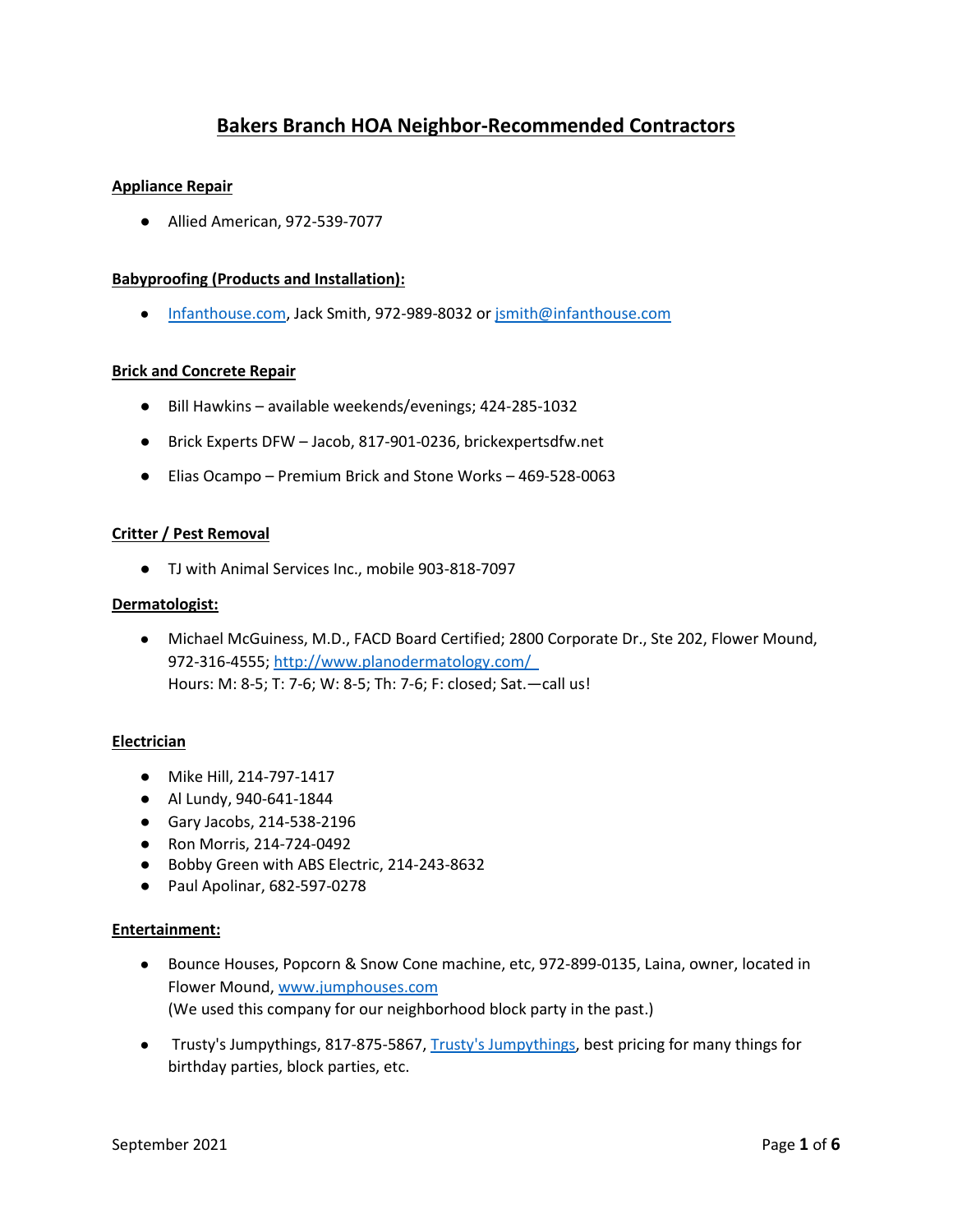● A Twisted Crew, Mandi Ford, [www.atwistedcrew.com](http://www.atwistedcrew.com/), Balloon Animals and Face Painting (they were at our neighborhood block party in 2013)

## **Fences:**

- KG Fences Kevin Geisler 972-977-4215
- Moises Flores 469-671-7082, Flores Fencing, very reasonable price for stained board-on-board fence construction
- Ultimate Design, Inc., Lewisville, TX, 972-424-1239, [www.ultimatedesigninc.com](http://www.ultimatedesigninc.com/)
- Fence Fanatics, Nick Artymovich, 817-343-1333, [www.fencefanatics.us;](http://www.fencefanatics.us/) willing to do small jobs, repairs, etc. as well as new wood or iron fence builds, gates and staining.

## **Flooring:**

● Flower Mound Floors, owner Mary Perkins, [www.flowermoundfloors.com](http://www.flowermoundfloors.com/)[,www.facebook.com/flowermoundfloors,](http://www.facebook.com/flowermoundfloors) 469-323-3711

#### **Foundation:**

- Williamson Foundation [www.williamsonfoundation.com](http://www.williamsonfoundation.com/)
- 1<sup>st</sup> Choice Foundation Repairs [www.1stchoicefoundation.com](http://www.1stchoicefoundation.com/)
- Advanced Foundation Repair [www.foundationrepairs.com](http://www.foundationrepairs.com/)

#### **Garage Doors[:](http://www.door-works.com/)**

- Neighbor recommended for Garage Door Installation. Contact Jay at DoorWorks. 817-329-4161 or 972-329-4161 <http://www.door-works.com/>
- Apple Garage Door, Mike Green, [www.applegaragedoor.com](http://www.applegaragedoor.com/)

#### **HandyMan:**

- HandyMan Matters, Bob Zeffery, Owner, 972-306- 8108[,www.lewisville.handymanmatters.com,](http://www.lewisville.handymanmatters.com/) [Lewisville.info@handymanmatters.com](http://Lewisville.info@handymanmatters.com/)
- 911 Contracting, Billy Amos, Owner, 817-966-2083, [billamos148@gmail.com,](mailto:billamos148@gmail.com) Residential construction needs, Remodeling, Restoration, Repairs
- Travis' Handyman Services, Travis Bolf. His number is 972-375-3561.
- Bill Hawkins available weekends/evenings; 424-285-1032 (helped Jennifer Speer with patio repair / brick repair / new sink installation / plumbing); has 25 years' experience in apartment maintenance management.
- Rick Skorka, 972-874-7425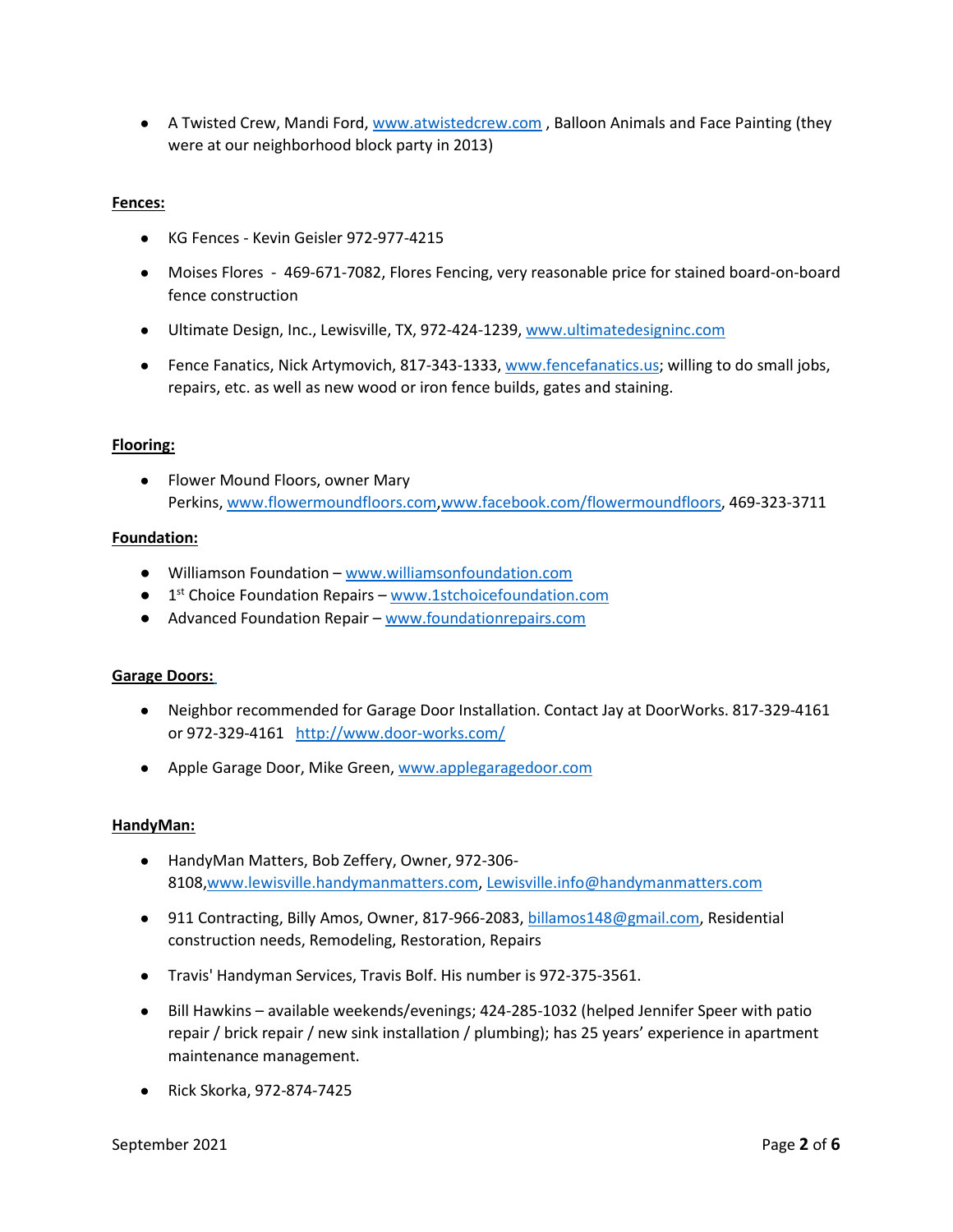- Sonny Russell, 972-765-1291
- Bruce Sopas, 727-692-7801; retired vet, does electrical, plumbing, laying tile, and more
- Southern Carpentry Anthony Tarver (owner), 469-450-4482. Has helped neighbors with trim work, doors, soffit/fascia repairs, electrical, lights, fence installation & staining, chimney repair.
- Randall Ferris (reasonably priced; miscellaneous household tasks weather stripping replaced, windows sealed, door knobs changed, touch-up painting, etc.) – 972-672-0430

# **Heating, Cooling, A/C:**

- Cogburn's Service, [www.achotline.com,](http://www.achotline.com/) 940-243-9199, [service@cogburns.net](mailto:service@cogburns.net)
- Henry's Service All, Henry Nuckolls, 972-986-4006, <http://henrysserviceall.com/>
- Christmas Air Conditioning (HVAC) Jake Christmas (owner), 214-724-7746 (text or call).
- Temperature Pro DFW, Tim Walker, 469-701-3331

#### **Holiday Light Installation**

- Jose, 469-235-1262
- Southern Star Landscaping, 817-845-5847
- Celia (a family business), 972-672-7635 or 972-724-1493

#### **Housekeeping/cleaning/maid service:**

- Sandy Smith for your housekeeping needs at 940-497-3595
- Maria Herrera, 469-682-3591
- Lulu with Lemonfresh; 469-951-5104
- Lisa Mata, 214-542-6742
- Patricia Del Rio, 469-855-1493

#### **Irrigation:**

- Austin's Irrigation, Austin Owen, 817-354-5317
- Scott's Sprinklers, 972-318-5035
- A.I. Sprinklers, Israel Solis[, www.aisprinklers.com,](http://www.aisprinklers.com/) 817-888-2876
- Kreatively Kept Lawn Care, Chad Bayer, 214-202-8440
- Stearman Landscaping & Irrigation, Mike Stearman, 214-212-0450, [stearmanlandscaping@yahoo.com](mailto:stearmanlandscaping@yahoo.com)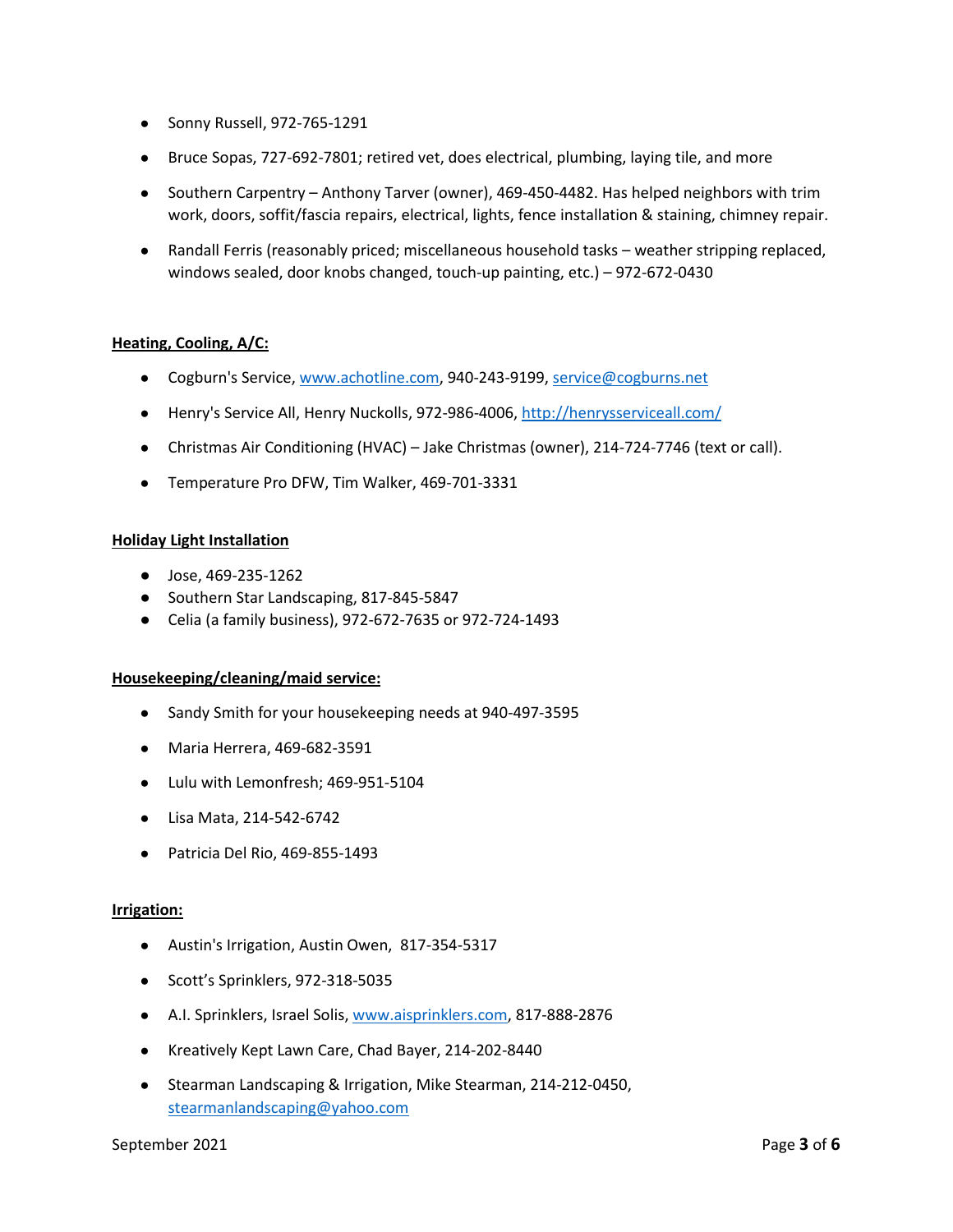- Arturo Zarate, 214-597-4628
- Jake with Cover Your Grass Irrigation 469-237-1535

## **Lawn Service/Maintenance/Landscaping/Trees:**

- Kreatively Kept Lawn Care, Chad Bayer, owner, 214-202-8440
- Green Thumb Landscaping Inc., 817-236-3216[,www.greenthumblandscape.net,](http://www.greenthumblandscape.net/) They do landscaping, sprinklers, water features, tree trimming and lighting. They do professional work and they make sure they clean up before leaving your property.
- Keith's Tree Service, 998 Bellaire Blvd, #1611, Lewisville, TX 75067, 972-434-2867
- Containarment LLC, owned by neighbor Carol Arment, providing landscape design and container services. [www.containarment.com,](http://www.containarment.com/) [containarment@gmail.com,](mailto:containarment@gmail.com) 972-689-0558
- Logan Lawn and Landscape, Nola Davis, 972-539-7996 (Has never missed in 6 years, very reasonable, and will do extra work reasonably)
- Jose Martinez, 214-586-8968
- Carlos Mancia, 214-580-0079
- Arturo Zarate, 214-597-4628
- Tree Shepherds, [972-317-9598,](tel:972-317-9598) <https://treeshepherds.net/>
- Duncan Tree and Landscaping, 469-212-6150, Dillon Duncan, <https://www.facebook.com/Duncan-Tree-Landscape-146206112869458/>

# **Outdoor Lighting/Water Features:**

● Alfresco Living, owner Jon Peterson, 972-924-2722, [www.alfrescolighting.com](http://www.alfrescolighting.com/) (They do outdoor lighting, Christmas lights and water features.)

# **Painting:**

- Exterior house painter, Mike Rezak, 972-523-6242
- Patrick McCoy, owner of Village Pro Painters. 817-891-1017. <http://villagepropainters.com/>
- Miguel Delgado, Cell 214-924-0615 (painted exterior trim on neighbor's house as well as door and shutters)
- Shawn Roedel[, roedelpaint@yahoo.com,](mailto:roedelpaint@yahoo.com) 972-281-9212
- Colby Cox, 469-826-8158

# **Personal Home Organizing and Senior Service:**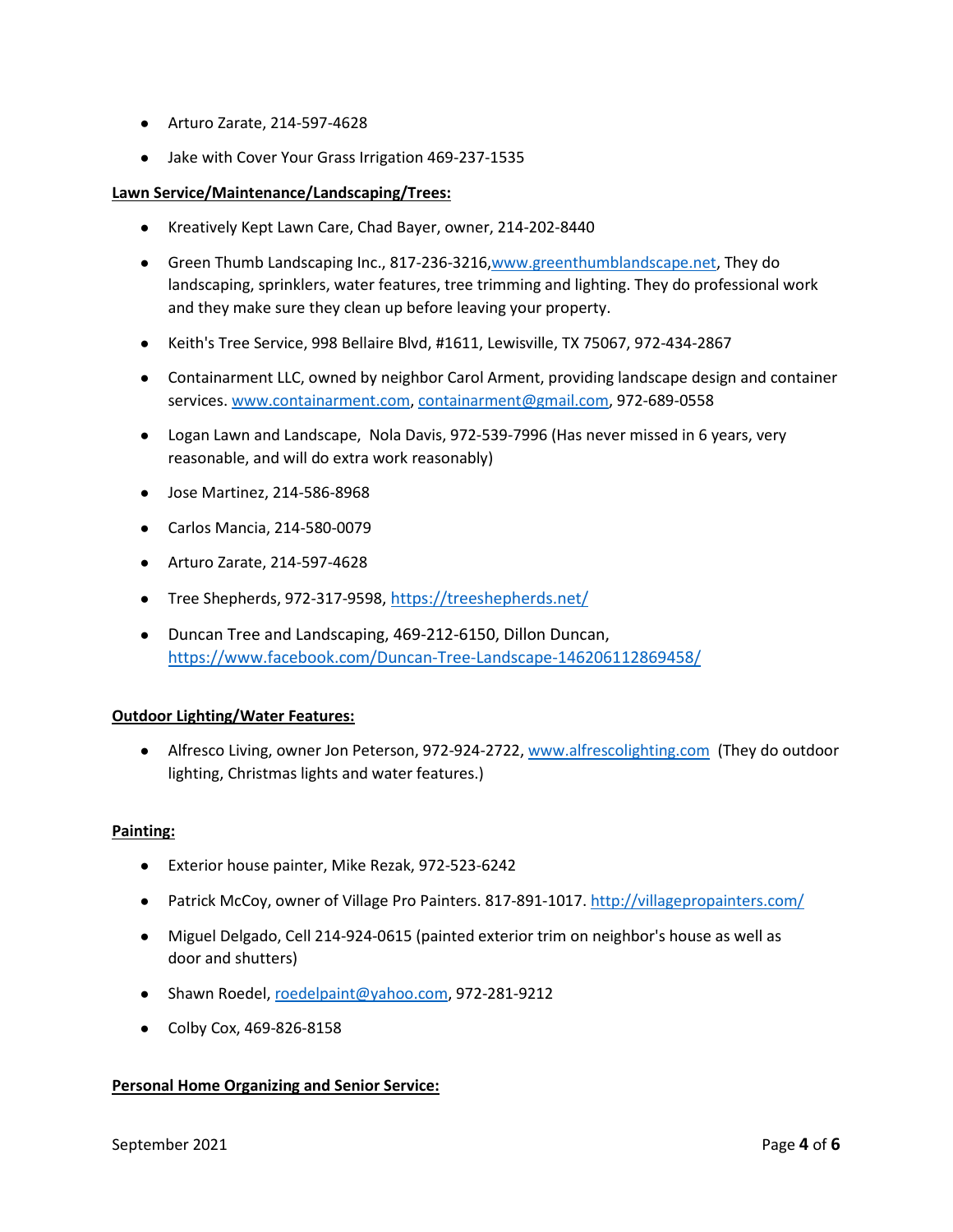● Jill's Personal Touch Home Organizing and Senior Service, Jill Doyel, (lives in Bakers Branch), [Playhardjill@verizon.net,](mailto:Playhardjill@verizon.net) 972-523-1062

# **Photographer:**

● The Polka Dot Cottage Photography, Debbie Anderson, owner. She can be reached at 214-673 5554 or [pdcphoto@verizon.net.](mailto:pdcphoto@verizon.net) Her blog with information on pricing and photos from all the sessions she has had is available at [http://pdcphoto.blogspot.com/.](http://pdcphoto.blogspot.com/) Her website is <http://www.thepolkadotcottagephotography.com/>

# **Plumbing:**

- Primary Plumbing, Robert Davis, 1501 Glencairn Ln, Lewisville, TX 75067, 214-714-1041
- Freedom Plumbing, Trent Mason, 214-205-8484 (Installed 3 new toilets in neighbor's house and did a great job!)
- Todd Freeman, 469-693-4030
- Enco Plumbing, EncoPlumbing.com, 469-694-2605

# **Pool Cleaning. Maintenance or Repair:**

- WKG Pool and Spa, Bill, 214-729-6247
- Paradis Pool Service, Mike Paradis, 214-995-3903
- VIP Pools[, www.vippoolservices.com](http://www.vippoolservices.com/)
- Alan Hodges, Sunset Pools, 469-684-9709
- JT with Southern Star Pools, 972-400-3151
- Petri Pools, 972-219-8700[, www.petripools.com](http://www.petripools.com/)

#### **Remodeling & Outdoor Patio:**

- Creel Construction, Boyd Scroggins, owner, 972-539-9355
- BMR Pool & Patio, [www.bmrpoolandpatio.com](http://www.bmrpoolandpatio.com/)

# **Roofing:**

September 2021 **Page 5** of **6**